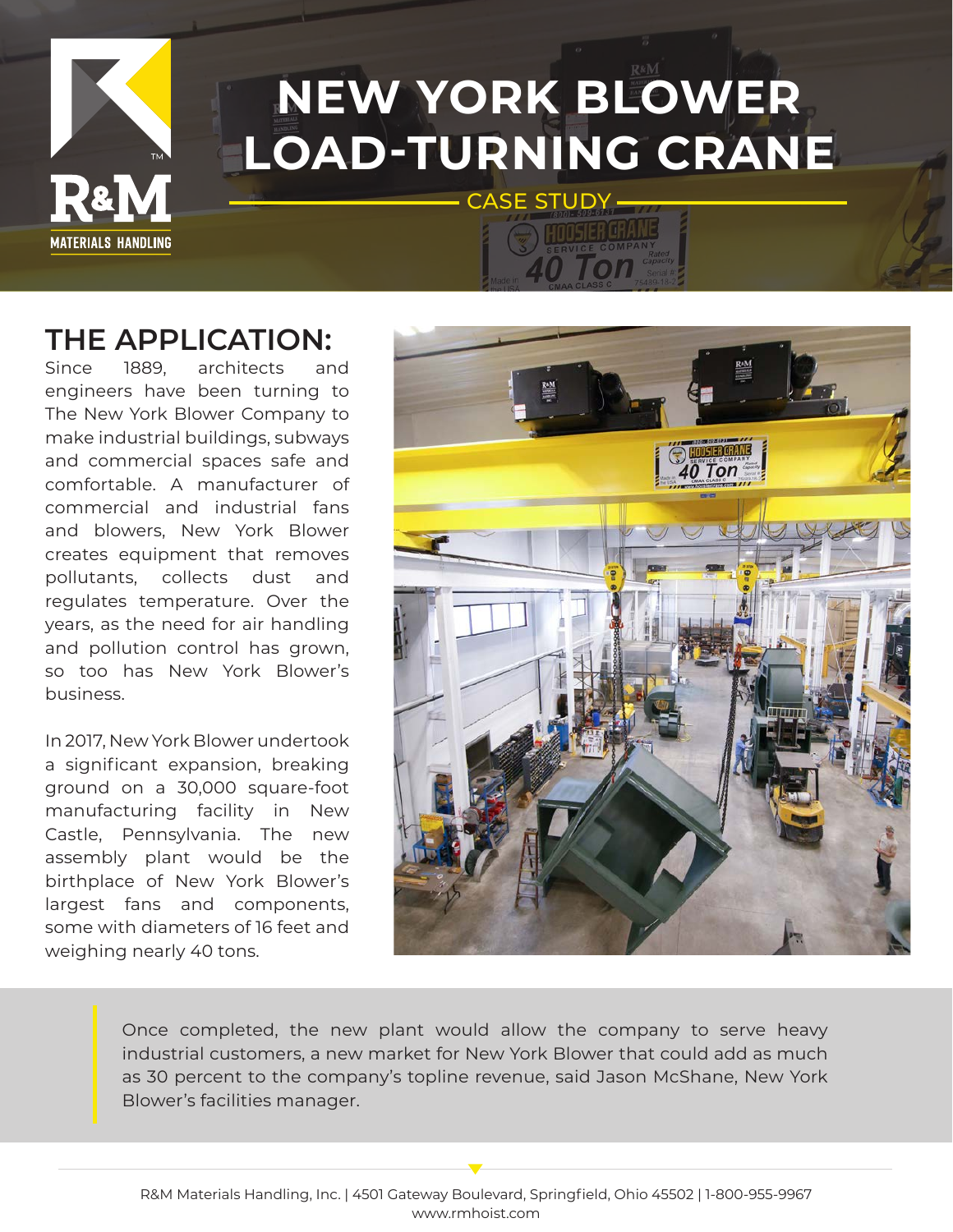## **THE CHALLENGE**

**Building fans the size of elephants requires specialized methods, McShane said. For example, a centrifugal industrial fan that moves thousands of cubic feet of air per minute is so large that it must be moved by a crane. As it's moved, it also needs to be manipulated in three dimensions so that all sides of the fan housing can be accessed and welded – not an easy task when the fan's housing assembly alone can weigh more than 20 tons.**



Prior to building its New Castle facility, McShane said New York Blower would flip and turn smaller fan housings either by using a single crane with one hoist, which left room for safety errors and potential damage to the crane, or by using two separate cranes, but only if those cranes could be moved close enough together to make the load turn possible. Both were make-do solutions that were far from efficient. In the case of the single crane method, it required multiple workers to guide the housing into position and could cause damage to the crane if the fleet angle, the angle of the rope coming off the hoist, exceeded more than 4 degrees. In the case of two cranes working together, it also required at least two crane operators, not to mention at least two spotters (one for each crane) to ensure the load was in proper position at each moment. In either scenario, the cranes were not built to handle the stresses of load turning.

With a new manufacturing facility planned that would be dedicated to the assembly of heavy industrial blowers and fans, New York Blower approached Hoosier Crane Service Company, its longtime crane service and installation partner, for help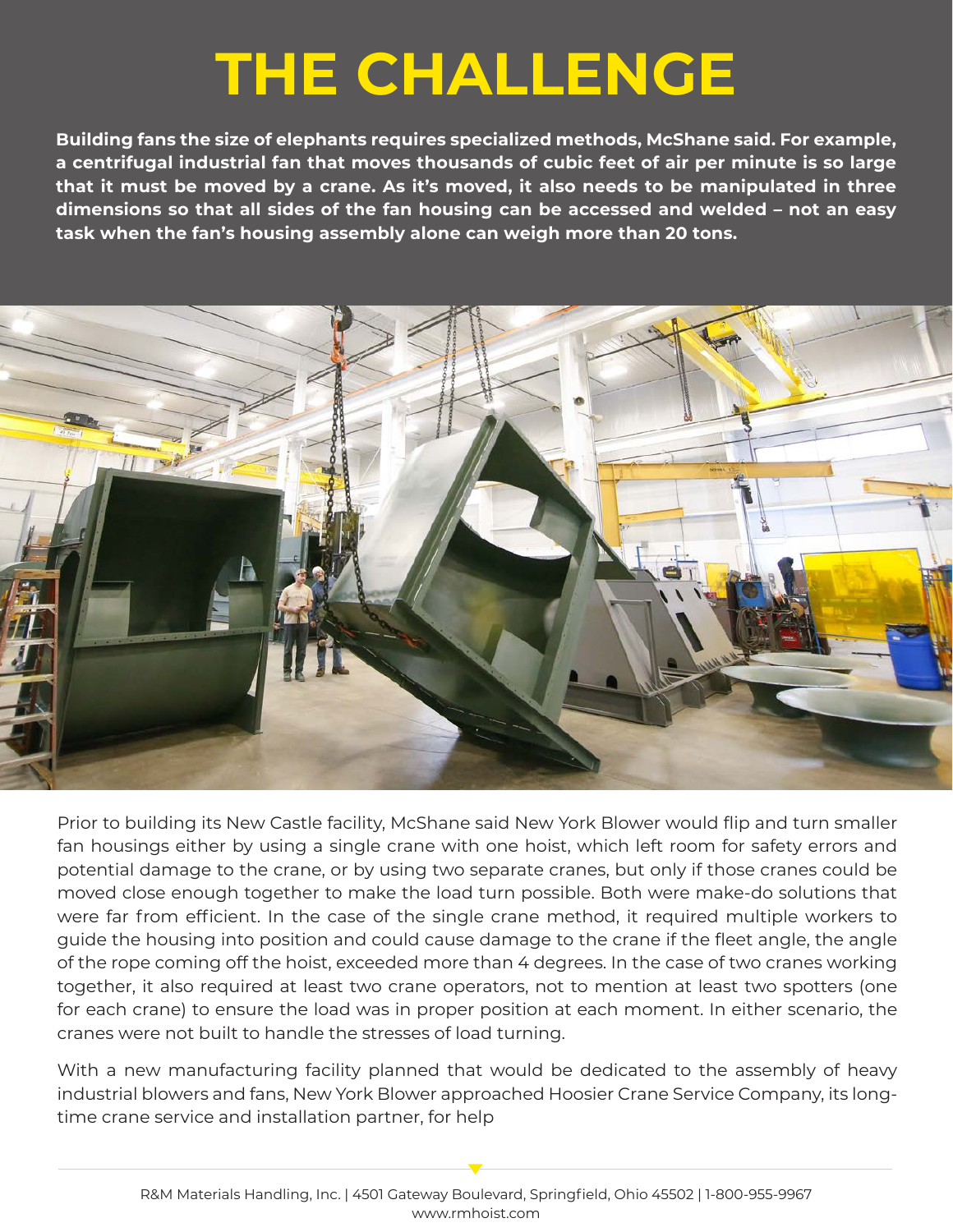# **THE SOLUTION**

**"We've worked with New York Blower to install and service chain hoists for its La Porte, Indiana, facility, but New Castle was a different kind of project," said Hoosier Crane COO Todd Cook. "They were going to need to constantly move, flip and rotate the fan housings to do the welds, and we quickly realized that specialized, load-turning cranes were the answer."**

Load-turning cranes are designed for situations where heavy loads need to be rotated and flipped. Each crane incorporates two hoists to distribute the weight and make flipping the load possible. The operator attaches two hooks to the load, one on each side, which are in turn suspended by the separate hoists, call them hoist A and hoist B. To flip the load, hoist B lowers its hook until the load is completely suspended by hoist A. The load is then rotated 180 degrees around its vertical axis, reattached to hoist B, and lifted into the desired position.

### **EXAMPLE OF TURNING FUNCTION:**



The load is suspended by two hooks equally.

The load is suspended by two hooks equally.



Load is turned 180° around it's vertical axis.



Hoist B is lowering until the whole load is suspended by hoist A. Rope angel a depends on hook to hook distance and vertical distance between hoist and load.

Hoist B is lowering until the whole load is suspended by hoist A. Rope angle a depends on hook to hook distance and vertical distance between hoist and load.



Hoist B is lifting until load is on horizontal position again.

R&M Materials Handling, Inc. | 4501 Gateway Boulevard, Springfield, Ohio 45502 | 1-800-955-9967 www.rmhoist.com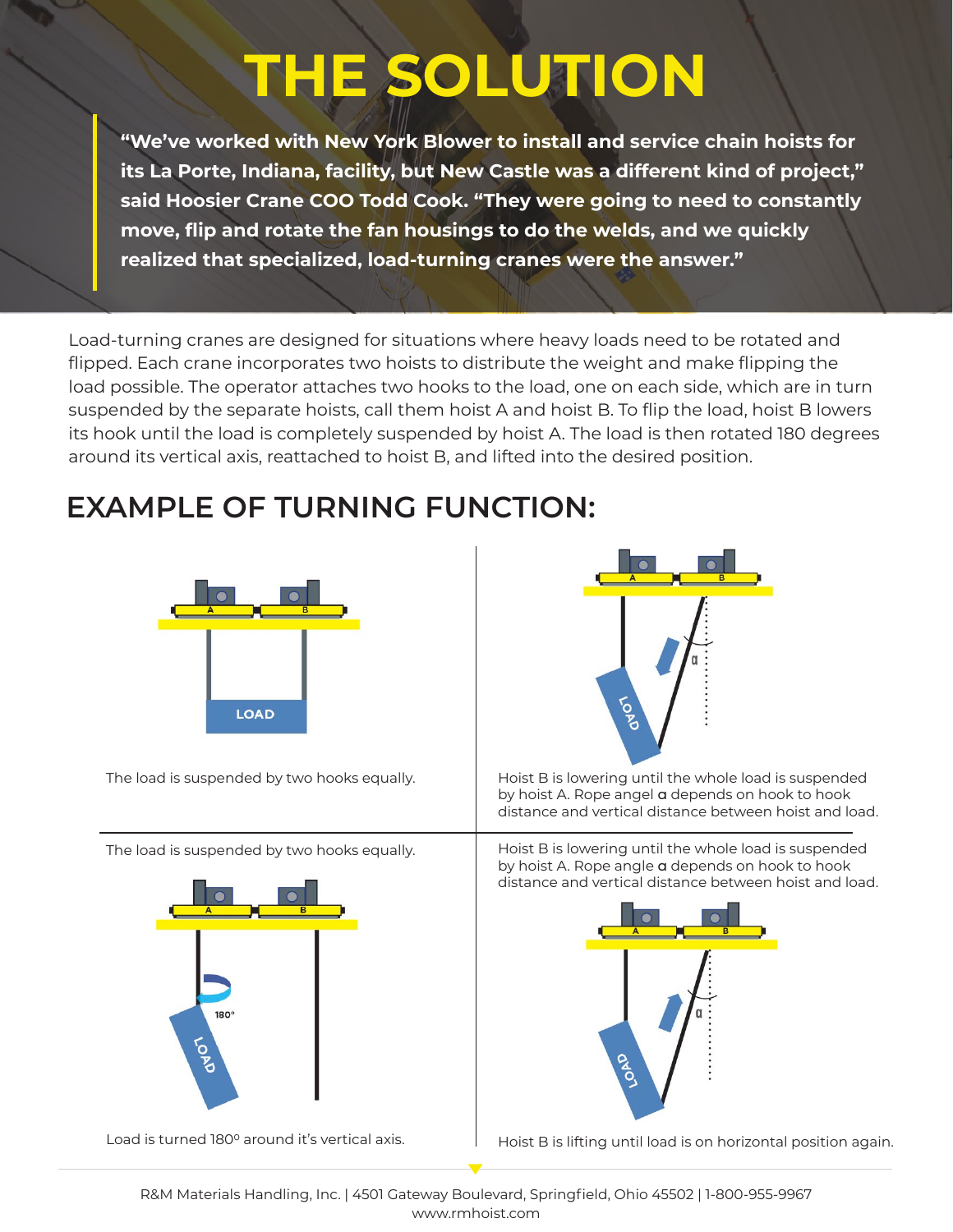

**Although many people do it, Cook said using standard hoists that are not designed for load turning is extremely dangerous because of side pulling and dynamic shocks that occur when the load suddenly turns.** 

**"We've seen frames bend and wire rope assemblies break" Cook said. "People try to get the job done and they don't realize that it's almost impossible to turn loads safely. Trying to do that with a standard crane you're likely to damage either the equipment or the load."**

**When it became clear that a load-turning crane was what New York Blower needed, Cook said Hoosier Crane turned to R&M Materials Handling.**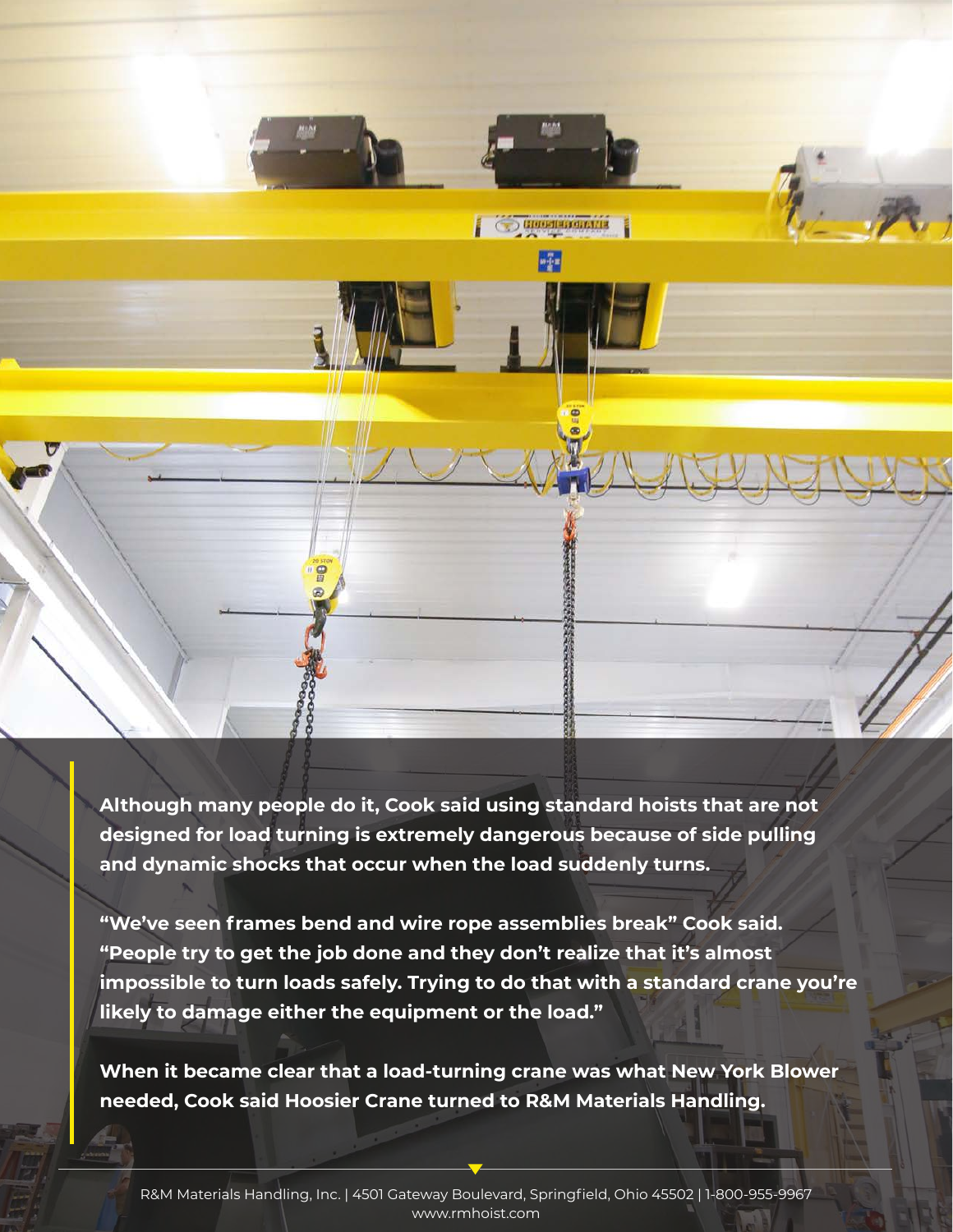**"R&M is a go-to solution for us," Cook said. "They've done an excellent job of leading the industry … we can make things happen in a much cleaner procurement aspect, and the quality of R&M hoists has been phenomenal."**



R&M hoist and crane packages are shipped in a kit that includes every component, part, hardware piece and wiring harness needed, Cook said, which makes onsite assembly and installation fast and efficient.

A longtime supplier to Hoosier Crane, R&M worked with Cook's team to design a solution especially for New York Blower. Hoosier Crane produced four cranes with the R&M load-turning components for the New Castle facility, two with a 40-ton capacity and two with a 20-ton capacity. Each crane is equipped with important safety features.

### **LOAD-TURNING COMPONENTS SAFETY FEATURES:**

- Double girder trolley
- Double-reeved rope hoists
- HoistMonitor condition monitoring
- Heavy duty wire rope
- Heavy-duty rope guide
- Larger trolley end carriages and motors
- Extended wire rope fleet angles up to 15 degrees

Hoosier also outfitted each load-turning crane with radio controls that allow New York Blower workers to operate the crane from wherever they need to have the best viewing angle as they move the load.